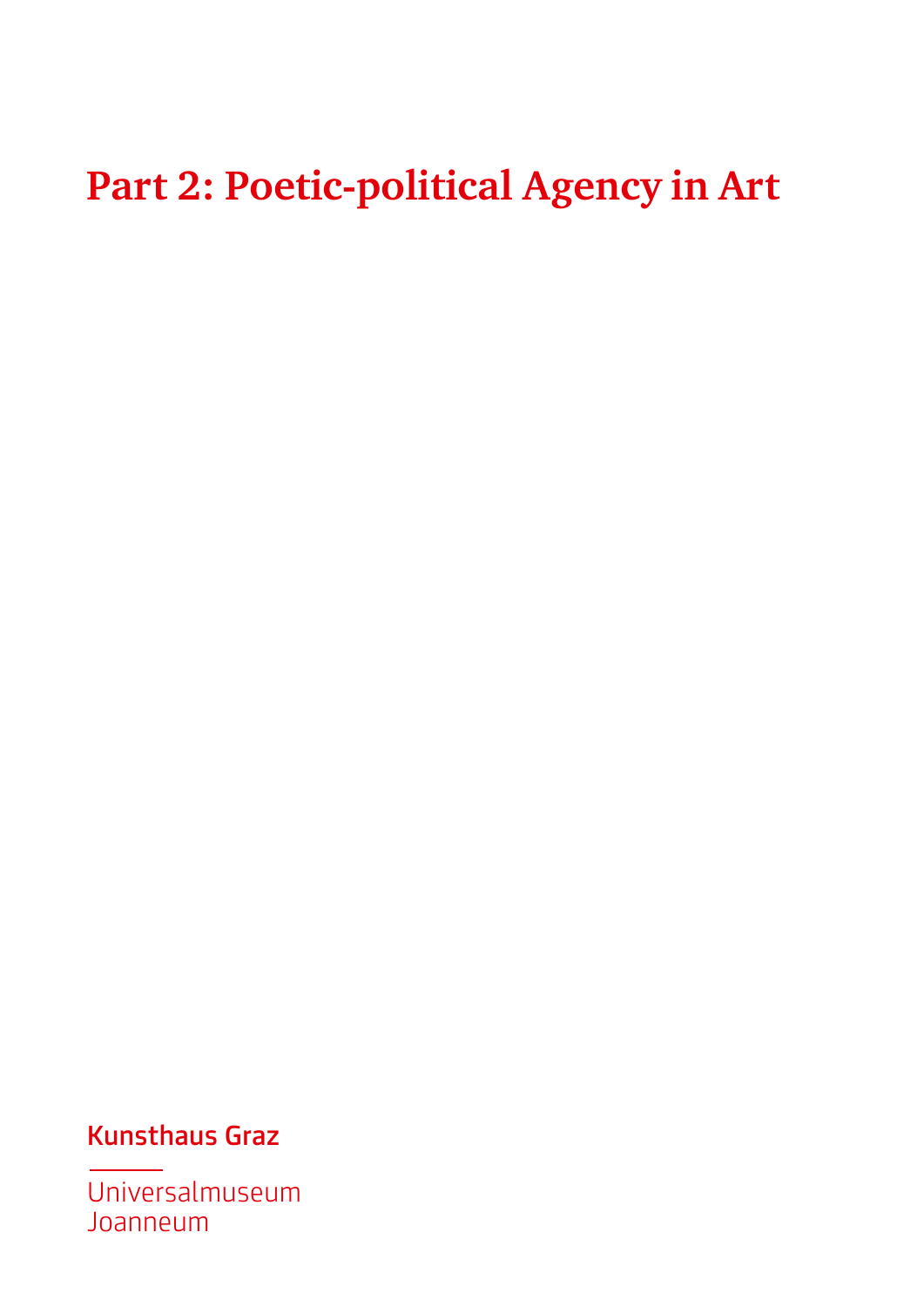### **Content**

#### **Part 2**

- 4 Hu Fang **A Letter to the Catcher in the Rye**
- 10 Leopold Calice **Searching for Something Edible** Gries.Graz.2012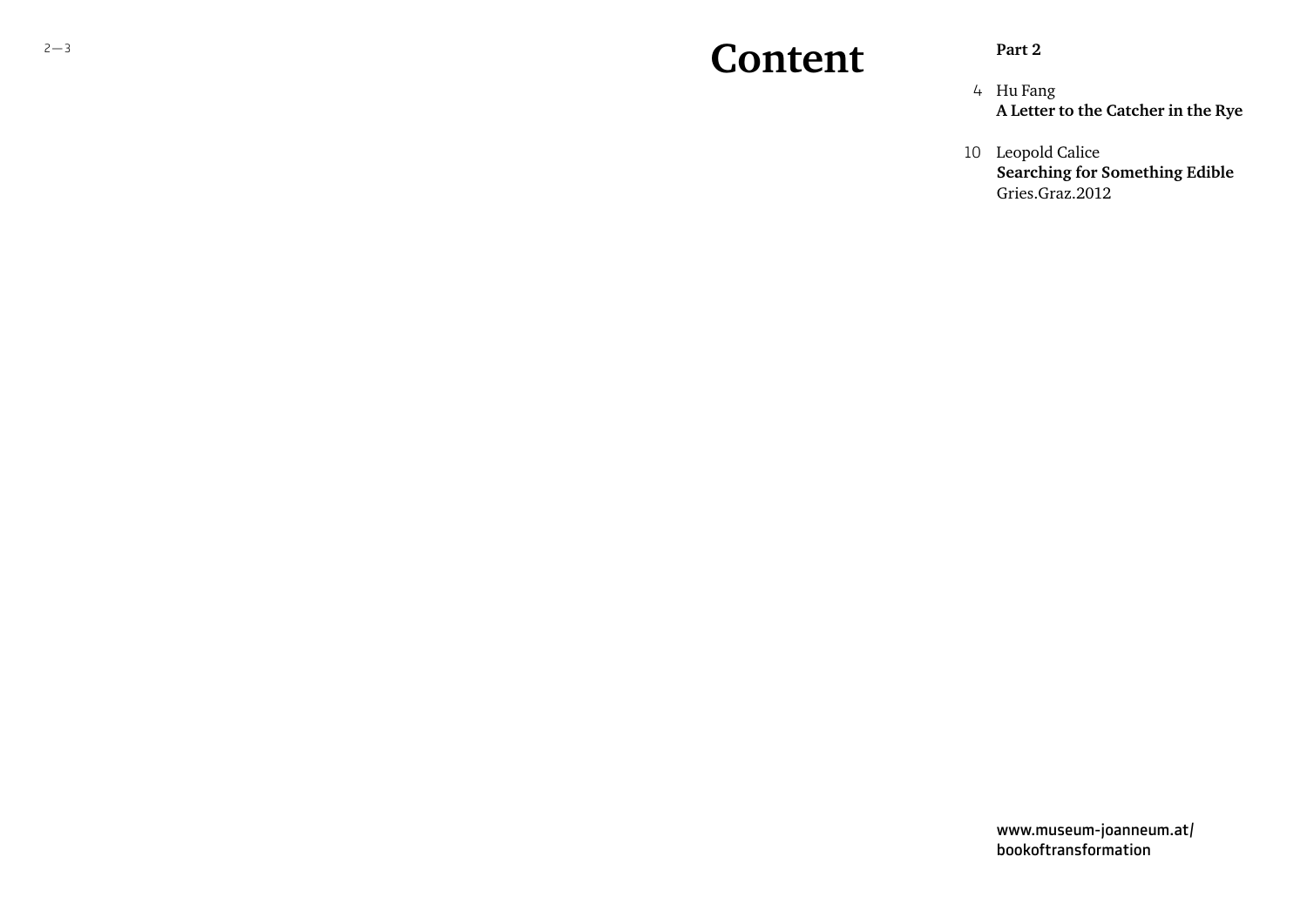# **A Letter to the Catcher in the Rye**

Hu Fang

Dear Catcher in the Rye,

I planned to visit you and the wheat field several times, but I never did. I need to apologize, say how sorry I am. During the July harvest, our friends went on a journey to see you and they carried back some wheat flour. When I smelled the scent of the wheat and I saw a photo of your retreating figure, I suddenly felt released and at peace. I always think that you and only you, such an upright and honest man, would accept our 'unreasonable request' to grow an experimental wheat field using only organic fertilizers, despite the fact that everyone around us was mocking it. To be frank, I always feel a bit sorry for bring ing you trouble.

As the wheat was becoming fully-grown in your field, I went to the Lungau region in Austria (a mountainous area that belongs to the Salzburg state, the hometown of Mozart) to visit a farmer named Sepp Holzer. In 1962, Holzer took over his parents' farm on the mountains. He was just 19 years old. Since then, he has been using farming methods he himself invented and which have redefined the ways that humans get along with the land, animals and plants. Through his work over the past 50 years, Holzer's farm, the *Krameterhof,* has completely changed the way we view agriculture. Because of his unorthodox methods, some people call him the 'rebel farmer', yet some also call him the 'pioneer of perma culture'. And Mr. Holzer remains the same farmer, full

of curiosity and always wanting to try new things. The day after we met he travelled to Kazakhstan, taking with him his wisdom and practical advice on how to improve agricultural practices.

When Holzer was a young man, monoculture and gov ernmental farm subsidies started to become popular in Europe. The farmers in his region destroyed the ancient forest, turning it into a forestry industry with just one breed of plant. Sepp Holzer foresaw that such a prac tice would bring serious harm to the land and ecology. He was determined to explore a working method that respected nature, and he went about using such methods to maintain, protect and cultivate his own piece of land. As a result, he transformed his 45 hectares of mountain farmland into an enormous forest garden. There are now 70 ponds that he designed and managed meticulously, which nourish the terrace fields. The only people working this huge piece of land are Holzer and his wife, Veronika, yet all the pigs, chickens and even the field mice running about freely are their good helpers. A variety of vegeta bles, grains and fruit trees have been planted; they grow naturally and take care of themselves. In the places where human hands cannot reach, they grow even more bounti fully and healthily. For us Chinese, what this piece of land represents is perhaps a realized version of Lao Tsu's 'Doing Nothing' philosophy:

*Tao abides in non-action, Yet nothing is left undone.*

The rocks and rotten twigs that were put into the many ponds that Holzer constructed originally served as ele ments to build up eco-systems for different organisms, but they also created their own unique kind of beauty. This coincides with what Masanob Fukuoka, the first advocate of natural agriculture in Japan, understood as 'the art of farming' (compared to production-oriented agriculture)— Farming not just as a means of producing food, but also as an aesthetic and spiritual approach to life. It ultimately leads to the cultivation of human beings.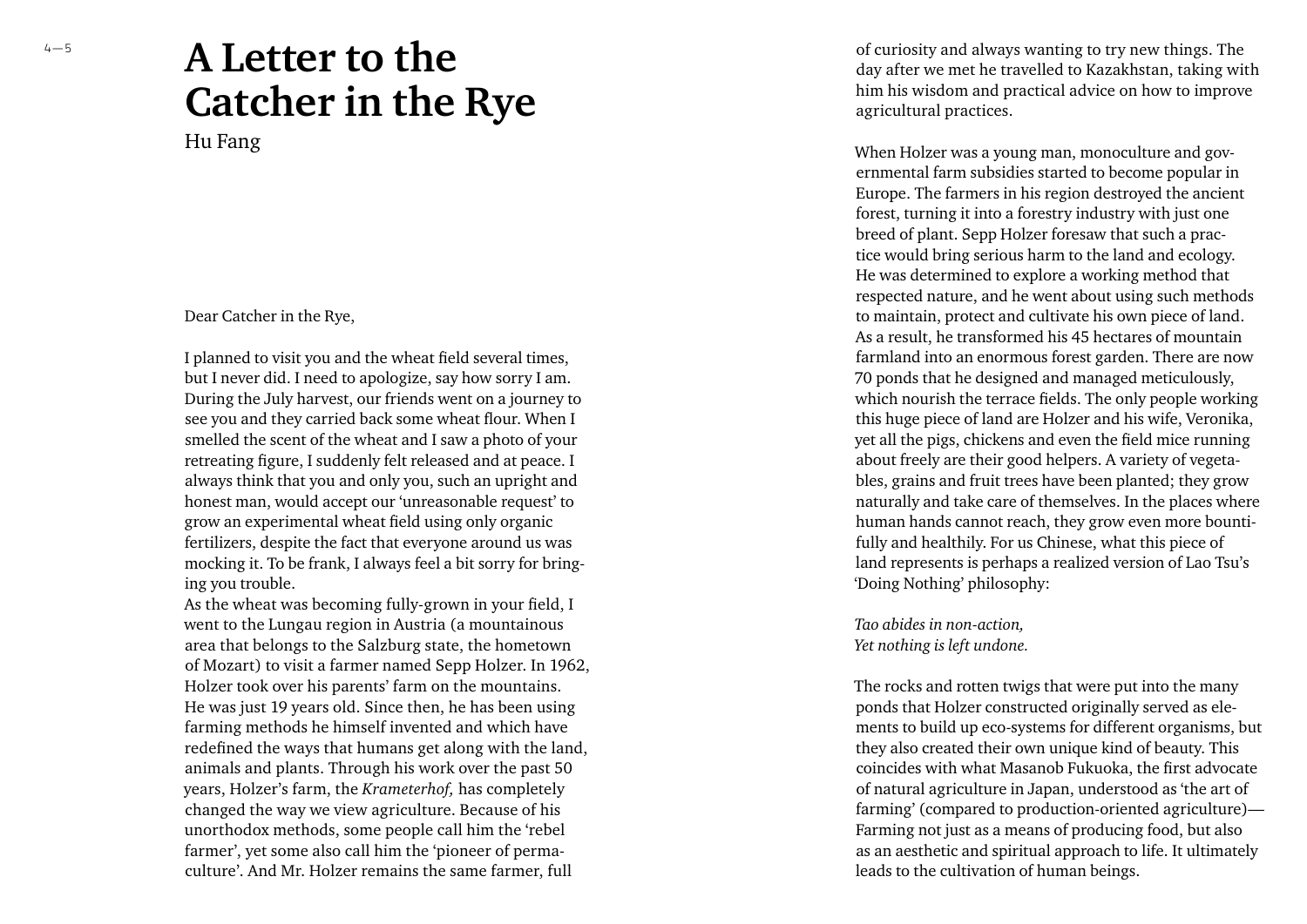







表記集社 -SIMINE - 通任専得"国産業業之業種"的商品、現心事、2012<br>Old'ar Diasson A panage to a quasi room<br>Inf waiting for A Fierraly Affectionate Sculpture), The Pauline, 2012



Everyday, they start like this.

























There is a strong need for us to return to nature.







For me, this is the actualization of "Doing Nothing"

Film stills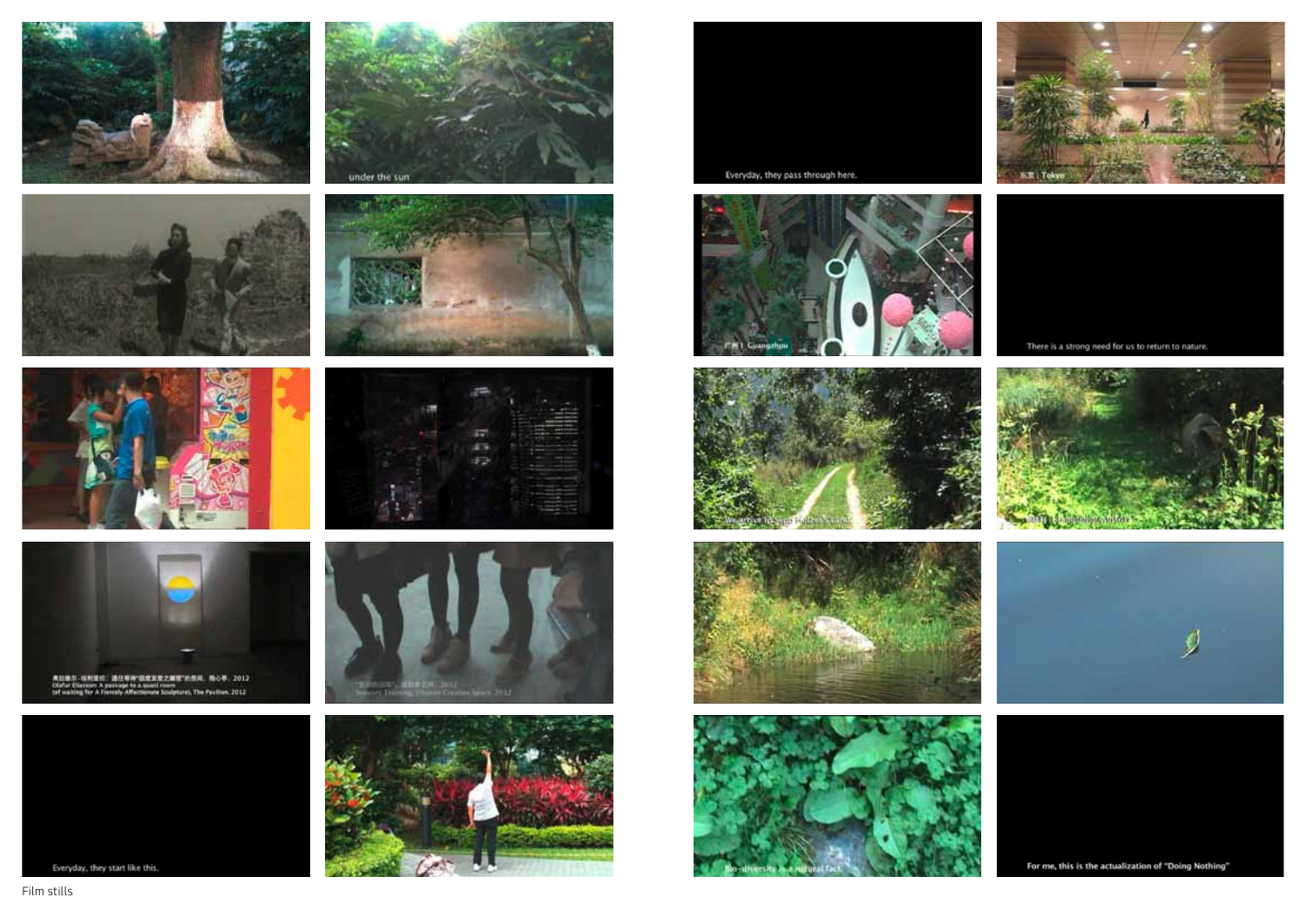I looked at that photo of your retreating figure: you were walking towards the distant wheat field and in the background stood a windmill in the open field. I thought it was a beautiful sight, because the wheat field under your feet was growing naturally, and within its healthy colours there was nothing artificial. It was the real look of nature.

Anyone who is loyal to his or her own heart must be a 'Catcher in the Rye'. Holden Caulfield, the protagonist of Salinger's *The Catcher in the Rye,* says something in a monologue that can be compared to the situation of natural famers today '[...] All these little kids playing some game in this big field of rye and all. Thousands of little kids, and nobody's around—nobody big, I mean—except me. And I'm standing on the edge of some crazy cliff. What I have to do, I have to catch everybody if they start to go over the cliff—I mean if they're running and they don't look where they're going I have to come out from somewhere and catch them. That's all I'd do all day. I'd just be the catcher in the rye and all.'

We used the wheat flour to make noodles, buns and dumplings. It assimilated its way into our daily lives and into our bodies, bringing peace into our hearts. It made us feel like we could do something to change our lives.

I look forward to seeing you soon!

With my best wishes

Pond at Krameterhof, photo: Hu Fang

H. F.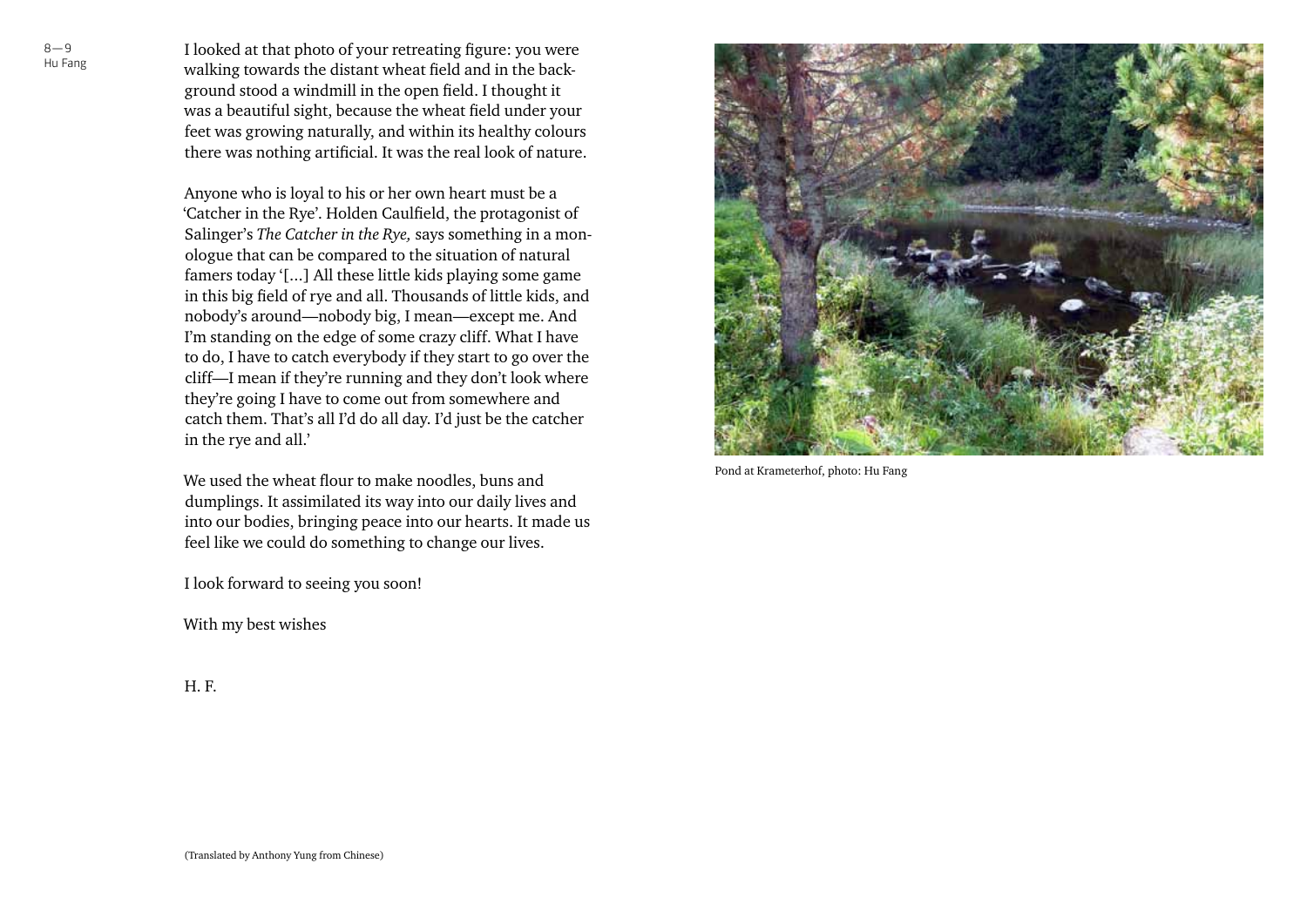## **Searching for Something Edible** Gries.Graz.2012

Leo Calice



Müllverbrennungsanlage

I like cooking with wild vegetables and wild herbs that I have collected myself. For me there is something poetic about produce harvested with my own hands. However, there is some knowledge required. It is not just a question of recognising edible plants and knowing how to prepare them tastily. What matters above all is to know the right place and the right time for picking the plants.



Searching for something edible: Karlau Prison, 08.11.2012, photo: Leo Calice

Plants have certain requirements concerning where they grow. They often grow in the company of particular plants, and the perfect time for harvesting varies from location to location dependent upon the microclimate, the water supply, the soil, the height above sea level etc. That is why, if someone wishes to gather wild plants and cook with them, time and place determine to a large extent what lands on the plate. I like the thought that what there is to eat is driven by time and place, for this gives one the chance to cook a meal which I describe as the portrait of a place. A meal can be positively charged with the location and with its history. That also describes my way of creating menus. And as a cook, I am always on the lookout for inspiration for a menu.

Recently I went for a walk in Graz along the right hand bank of the River Mur in the direction of Puntigam, to see what kinds of plants grow there. At the Karlauergürtel I then turned off to the right for some reason. Because the traffic was so loud and unpleasant, I immediately went down a street to the left. Quite soon, I could smell it already from a distance, I hit upon a huge slaughterhouse, in and out of which lorries were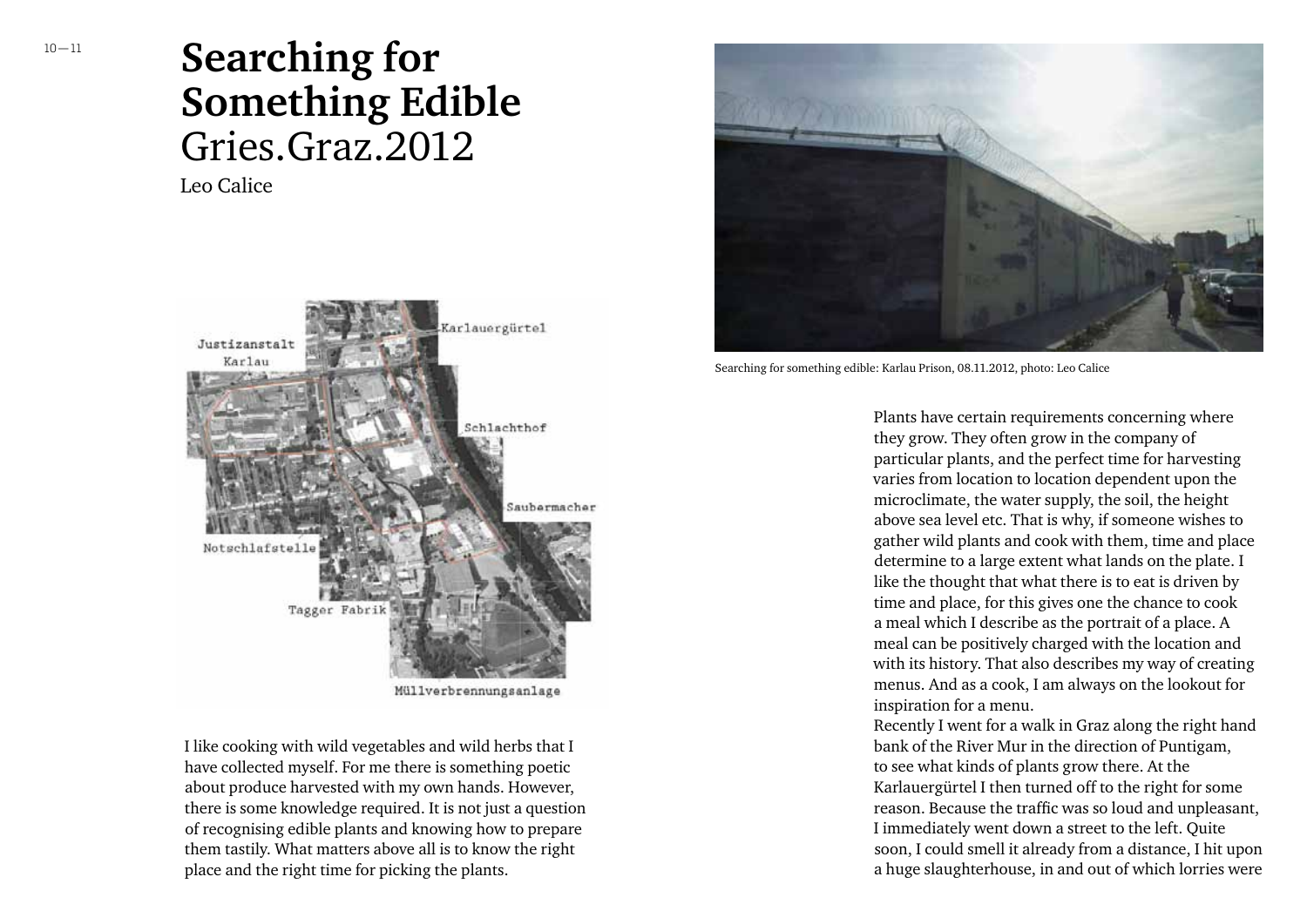$12 - 13$ Leo Calice continually driving. Meat is for sale there, too. A 'yard sale', so to say. The lady behind the long, red-lit counter was very friendly. I didn't actually want to buy any meat at all. Rather I wanted to meet someone who worked there. Someone who slaughters, chops up and packs meat to be bought in a supermarket. I asked her many questions about the slaughterhouse and its work. She comes from Hungary, like nearly all the abattoir employees. This struck me later when I noticed the cars' number plates in the company car park. At the end I asked for a recipe for a Hungarian dessert. One that she knew off by heart. She happily wrote one down without being particularly surprised.

Not far from the slaughterhouse, Karlau Prison is located. Prisons have always fascinated me, because they are closed-off locations where other regulations dominate. I walked around the building. Nowhere can one see inside. Just like the slaughterhouse. As I walked past the really high prison walls, I imagined what it is like inside. I was particularly interested in what food was served in a prison, and I rang the entrance bell. I was allowed in as far as the porter. Unfortunately he was unfriendly. But at least he gave me some brief information about that day's menu. Afterwards I walked through the Triester Estate in the direction of the waste incinerating plant, and when I crossed Herrgottwiesgasse, I noticed a group of houses —buildings without any foundations or storeys, arranged like a small village. Looking from the gate, one can't see exactly how big it is. A young woman approached me from one of the houses, emergency accommodation offered by Caritas. She was there on a work placement. As I carried on towards the incineration plant, I mused over how the romantic image of a tramp could arise. I then returned to the River Mur, passing by the longsince closed-down Tagger Factory, past the Saubermacher Company, and a Zielpunkt supermarket. It was already dark and I wanted to catch my train home. During the journey I then noted down the following menu:

TAGESMENU 08 11 12 ONTAINER  $U$   $P$   $P$   $F$ MIT **KAROTTEN, KARTOFFELN** PAPRIKANND ZWIEBELN AUC DER MULLTONNE VOM ZIELPUNKT **XXX** LEBERKÂSE<br>KARTOFFELPUREE R B S E N MITTAGESSEN IN DER JUSTIZANSIALT  $KARIAUAMOS.11.12$ XXX F  $G$ R MOHIVIKUCHEN NACH EINEM REZEPT EINES MITARBEITERS DES SCHLACHTHOFS MARCHER

Leberkäse sausage, mashed potatoes, peas, lunch at the Karlau Prison on December 8, 2012

Beigli, poppy-seed cake, recipe by a worker at the slaughterhouse Marcher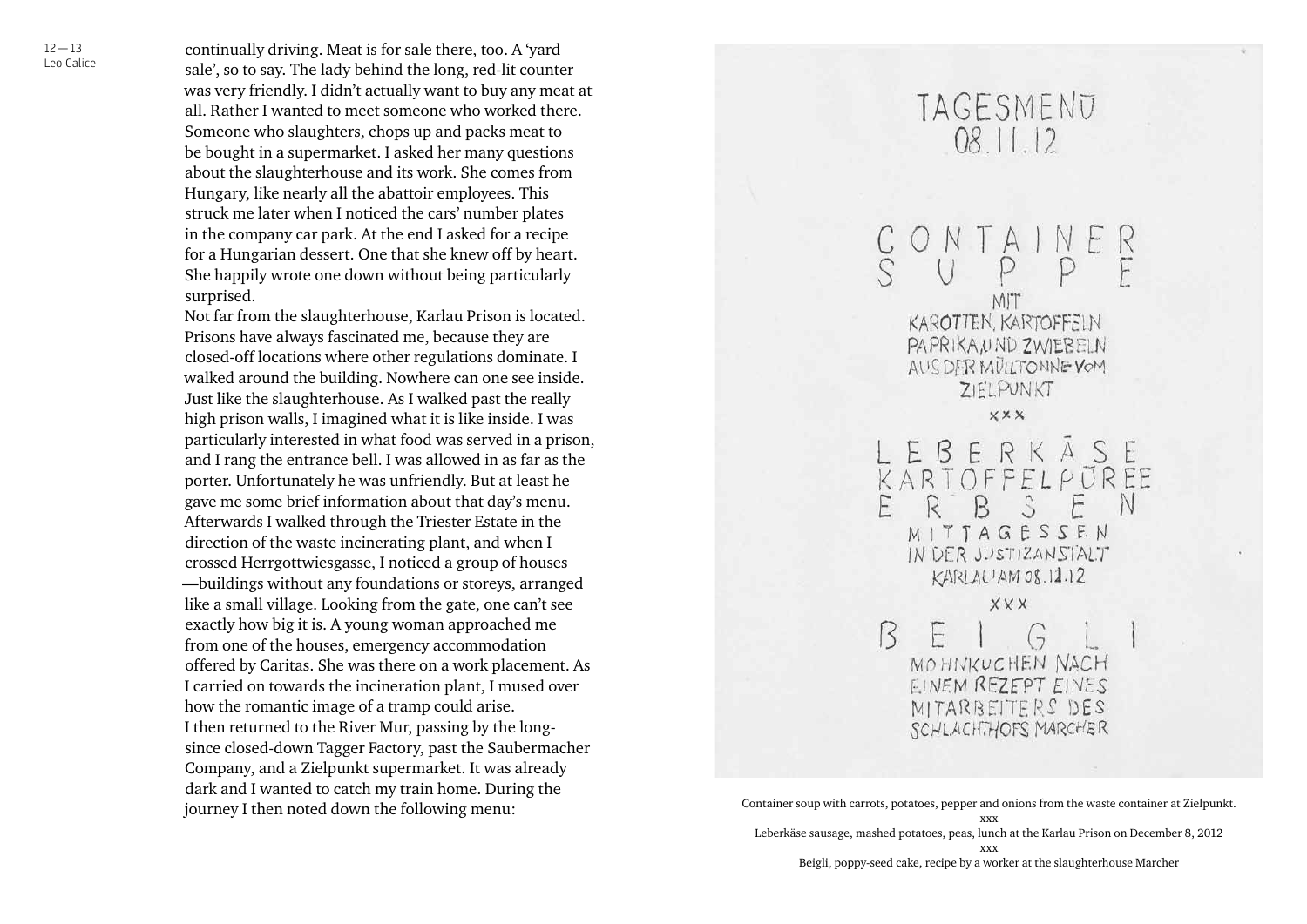